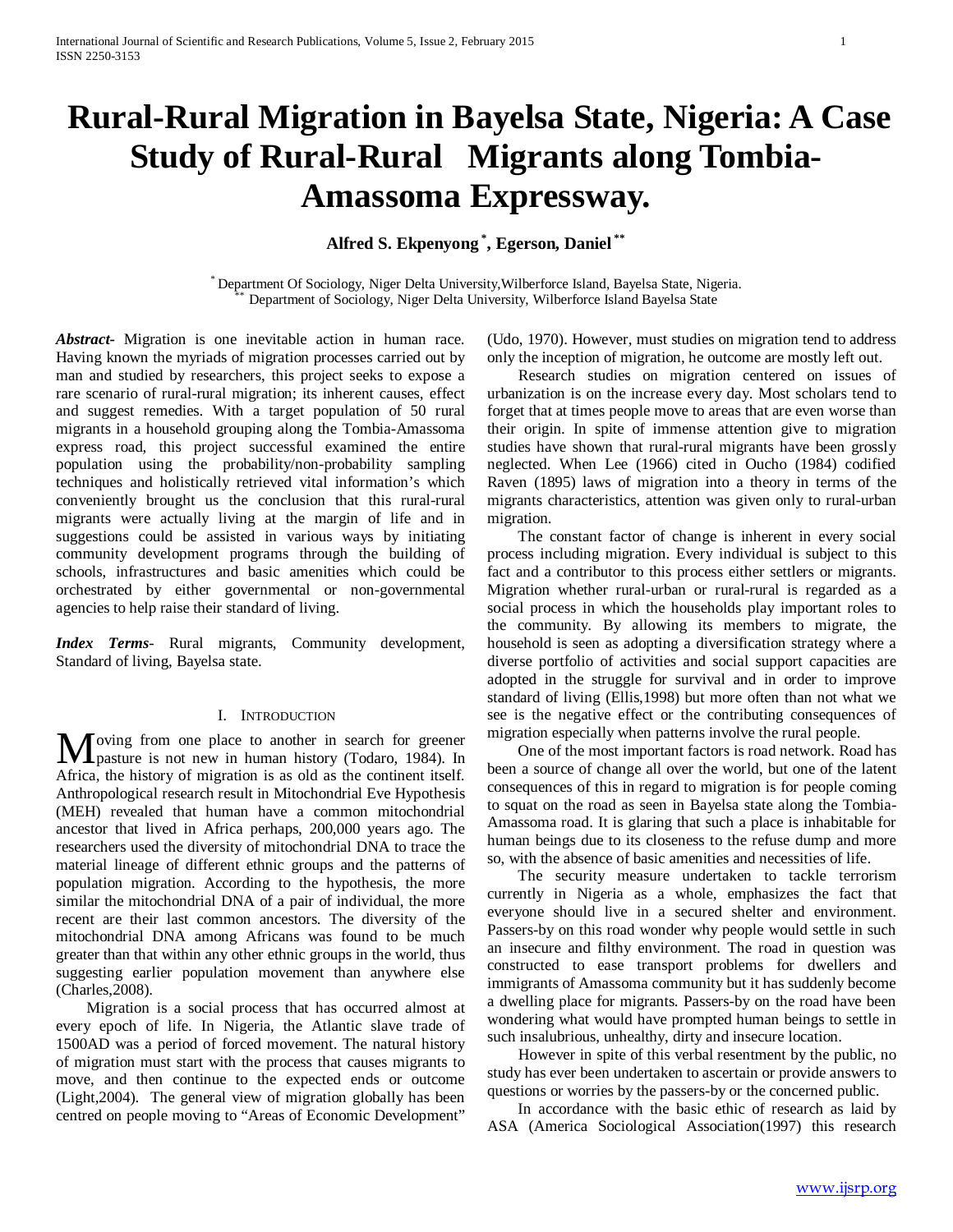would be the very first attempt to undertake and proffer possible solutions and answers about the migrants in regards to ;

Who are they?

Where are they from?

Why are they settling at their present location? And many other problems that keep lingering in the minds of passers-by.

# II. STATEMENT OF PROBLEM

 Resentment by the public has no head way in deriving any useful information about the migrants.

What seems to be the problem here is that no one knows

Who actually are the migrants?

Where are they coming from?

What actually propels their movement?

What are the problems being faced in their present location? Why are they settling in the location?

 To find answers to these and many others is the sole objective of this research. Users of the Tombia-Amassoma road have long neglected any attempt to find any quantifiable information about the migrants and this research is an attempt to provide answers to the above questions.

### III. OBJECTIVE OF THE STUDY

 The study intends to achieve the followings as its main objectives.

1. To identify the demographic profile of the migrants.

2. To ascertain the migrants origin.

 3. To find out how long the migrants have been in the location.

 4. To determine the extent to which their life is better in their present location than it was before they came there.

 5. To have information about their means of livelihood/ occupation in their present location.

6. To identify the problems encountered by them.

 7. To proffer solutions to the problems they and other similar migrants face. The above objectives were turned into analysable research questions.

# IV. MIGRATION: A DOUBLE BARRELED PHENOMENON

 Migration is a complex sociological concept which deserves some explanation. Simply put it refers to the movement of people from one place to another. Many scholars have describe the push and pull factors that are the driving forces behind migration (Todaro,1984; Reed,2003; Aripko, 1991). Often the actual decision to migrate occurs only when the advantages. A review of early literature presents migration in terms of individual decision involving comparison of wages and earnings (Todaro,1984). In recent years, ideas have been broadened to account for other assumptions and decision as well as economic considerations that trigger migration. For instance the household production model believes that family members migrate as a strategy to maximize expected income (Zhao,1991) while the portfolio models sees migration as one tactic in the family's larger strategy of risk management (Stark,1999).

### V. WHO MIGRATES?

 Labour migration is a selective process affecting individuals with certain economic, social, educational and demographic characteristics (Todaro 1982). Every individual is therefore not equally likely to migrate. Using data from Africa and Latin America countries, Browning shows that out-migrants are disproportionately concentrated in the young adult age group, are more likely to males single and are better educated than the population of origin, but\ the characteristics of migrants varies with purpose of migration, the size of the place of origin and destination and the distance travelled. Boy's greater access to education helps to prepare them to move either to acquire education or for employment after their training. Most wage employment in the mines, plantation and factories are for young men. Consequently areas of high in-migration have high sex ratios and areas of out-migration have a larger proportion of males. Long distance migrate are also likely to be older than short distance migrants their moves require great maturity and are less likely to be for education (Sada 1984). This does not mean that there are many females' uneducated, older and married migrants. What is implies is that propensity to migrate is greater for individuals having the set of characteristics. There is considerable relationship among them (Caldwell 1968a,Swindell 1979)

### VI. MIGRATION WITHIN AND BETWEEN **COUNTRIES**

 Internal migration and international migration are often considered separately, but can be part of a single overall migration system; the pressures to migrate are the same. The push and pull factors outlined above and others may first generate movement form the country side to the cities, leading later to migration.' leaving traditional forms of production and social relationships to move into burgeoning cities is the first stage of fundamental social , psychologically and cultural changes, which create the predisposition for further migrants. To move from peasant agriculture into a city like manila, Soa Paulo or Lagos may be a bigger step for many than the subsequent move to a 'global city' like Tokyo, Los Angelas or Sydney.

 There are other connections between rural-urban and international migration. Rural people drawn into the cities may find employment in sectors vacated by urban dwellers that have in turn moved up a notion to replace those who have gone to work abroad. In some part of the world, such as in South-East Asia, the departure of rural migrants for the towns creates labour shortages which are filled by new rural migrants either from within the century or from across borders, thus creating new international migration streams and new patterns of integration and disintegration. (Ekpeyong 1999:58)

# VII. MIGRATION AND SPATIAL CHANGES IN NIGERIA

# RURAL-URBAN MIGRANTS

 Rural –urban Migrants has affected the socio-economic and political changes of rural Nigeria in many ways. In most instance, it has resulted in rural depopulation, (a greying of rural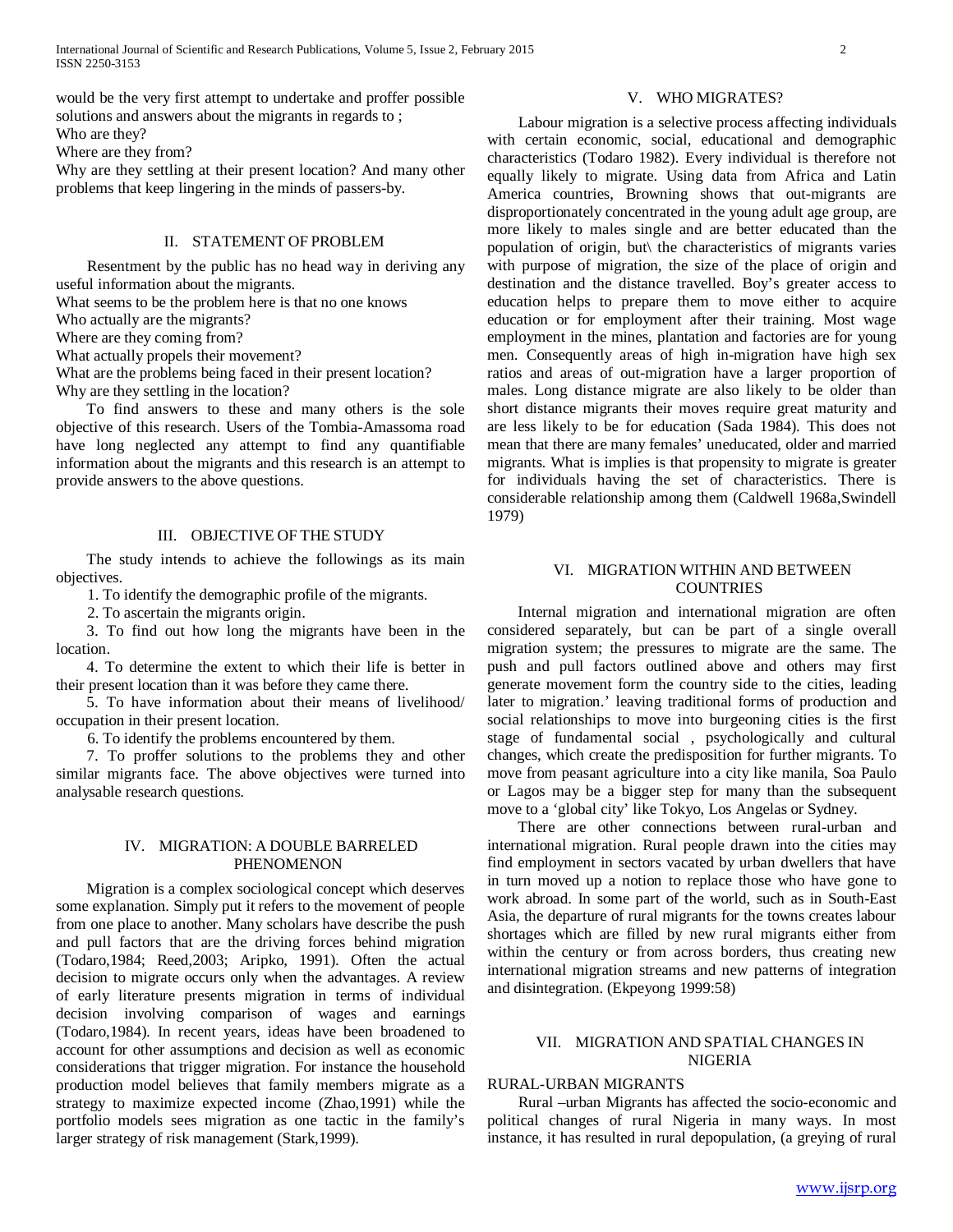population) especially of young school leavers and the elites. This is clearly documented in the fact that technological development in the cities is skilled biased. This has raised the relative demand for educated and skilled labour (Stalker,1994; Montogomery et al,2003). Since the rate of return to schooling in the rural areas is lower the in cities, it provides the motivation for rural-urban migration. This movement in human capital resources is not without consequences where it is the able bodied men and women that move, it deprived the rural areas of substantial manpower need on the farm, retards agriculture and food production, thereby quickening the stagnation of rural economy (Massey, 1990). In recent times, it has encouraged child trafficking used for street hawking in the cities. Other issues of current ailment include declining productivity of agriculture which is contributing to the current food crisis in Nigeria, declining rural household income, enculturation and negative changes in social values (Montgomery et al, 2003).

# RURAL-RURAL MIGRANTS

 In an earlier work which focused on rural-rural migration in Cross River state, Nigeria Ottong (1991;265) observed that rural –rural migrants contributed nothing to either host community or to their community of origin. He blamed their non-contribution on two factors; poverty and claims of indigene ship. Rural-rural migrants are mostly unskilled labourer who could engage only on primary occupation of farming, fishing, hunting, lumbering, wine taping and other menial jobs. Such occupational engagements, the author argues, leaves nothing tangible after subsistence to send home by way of remittances, or by way of new knowledge gained in the host community.

### VIII. MIGRATION: CAUSE AND EFFECT

 The reasons of migration are grouped 4 major factors as touching the parts of the entire of a society.

- A. Natural
- B. Social
- C. Economic
- D. Political

 Natural: This are caused by the disasters in their countries (Migrants), break free of poverty.

 Economic: the search for better work chances, high rate change of money value, credit interest exchange etc.

Political: War, some laws made to discriminate other races.

# EFFECT ON HOST COMMUNITY

 The effect on its host community has both good and bad effects in some cases as society varies.

### BAD EFFECTS:

 Safety: (some immigrants are aggressive and illegal. Cases such as stealing, vandalizing occurs).

Higher competition for jobs.

### GOOD EFFECTS:

 Speeds up the growth of the country (buildings such as sky scrapers are build).

More human workers/ labour.

Less burden

Works could be done faster.

### EFFECTS ON THEIR LIVES (MIGRANTS/ IMMIGRANTS)

 They have no choice than to; Learn to be independent, Lonely, Discriminated. (Selene, 2009)

 Although causes of migration have modified over hundreds of years. Some cases are constant, some of them do not carry the same importance as years ago (for example, in  $18<sup>th</sup>$  and  $19<sup>th</sup>$ centuries labour migration did not have the same character like today).

 In general we can divide factors causing migrants into two (2) groups of factors: Push and Pull factors in general. Both are of economic, political, cultural and environmental based.

# IX. THEORETICAL FRAMEWORK

 As the problems and opportunities that accompany migrants become more apparent, attention had shifted from the migrants to their families and their communities. Contemporary researchers have equally moved attention from the reasons from migrating to consequences of migration (Mansuri and Rao, 2004).

 The expression migration experience refers to the fact that different causes for migration will produces different outcomes observable from a sociological perspective. For example, a person who moves within a nation will not have the same migration experience as apolitical refugee. In most cases, refuges need special services from the receiver population such as emergency, shelter, food and legal aid. The psychological trauma of fleeing their homeland and leaving family members behind can also complicate refugee's adjustment to their new environment. Considering the fact that a migrant can be a slave, refugee, or job-seeker or have some other reasons for moving, no single theory can provide a comprehensive explanation for the migration process.

 Although a comprehensive theory is unattainable, it remains a crucial task for demographers to explain why people migrate. Theories of migration are important because they can help us understand population movement within their wider political and economic context. For example, if out migration from third world nations is shown to be a result of economic problems caused by the global economy, then such migration should be managed with better international economic agreements instead of restrictive immigration acts.

 Indeed, rather than slowing Mexican in-migration to the United States, termination of the bracer program actually increased the amount of illegal immigration because it exacerbated Mexican poverty.

 Ernest Ravenstein is widely regarded as the earliest migration theorist. His theory and some others would suit this research work. Ravenstein, an English geographer, used census data from England and Wales to develop his ''Laws of Migration'' (1889). He concluded that migration was governed by a 'PUSH-PULL' process; that is, unfavorable condition in one place (oppressive laws, heavy taxation, etc). 'Push' them out. Ravenstein's laws stated that the primary cause for migration was better external economic opportunities; the volume of migration decreases as distance. Increase; migration occurs in stages instead of one long move; population movements are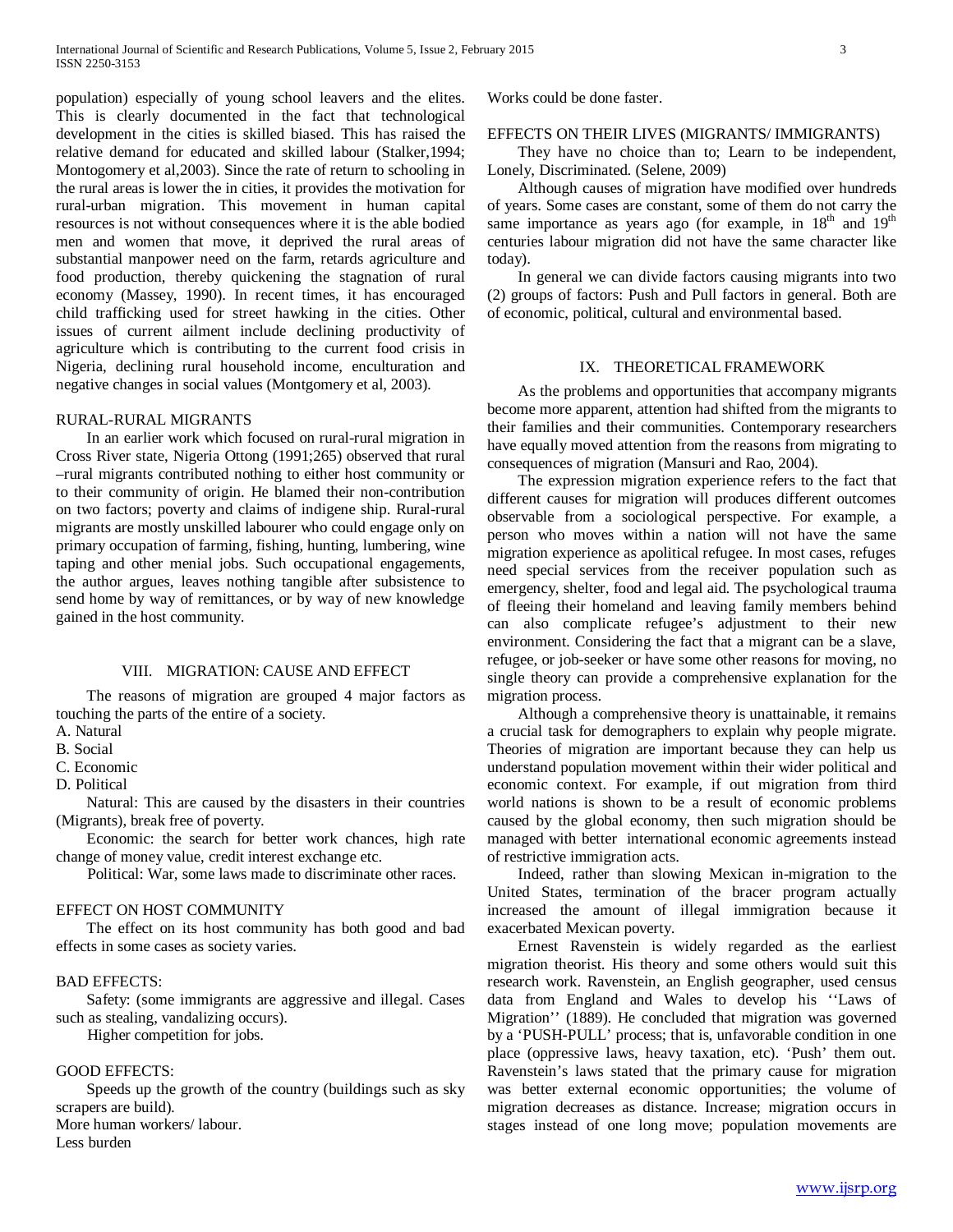International Journal of Scientific and Research Publications, Volume 5, Issue 2, February 2015 4 ISSN 2250-3153

bilateral; and migration differentials (e.g gender, social class, age) influence a person's mobility.

# X. RAVENSTEIN'S LAWS OF MIGRATION

Most migrants move only a short distance.

 There is a process of absorption, where by people immediately surrounding a rapidly growing town move into it and the gaps they leave are filled by migrants from more distant areas, and so on until the attractive force (Pull factors) is spent.

 There is a process of dispersion, which is the inverse of absorption.

 Each migration flow produces a compensating counter-flow. Long- distance migrants go to one of the great centres of commerce and industry.

Natives of towns are less migratory than males.

Economic factor are the main cause of migration.

 Many theorists have followed in Ravenstein's footsteps and the dominant theories in contemporary scholarship are more or less variations of his conclusions. Everette Lee (1966) reformulated Ravenstein's theory to give more emphasis to internal (or Push) factors, Lee also outlined the impact that intervening obstacles have on the migration process. He argued that variables such as distance, political and political barriers and having dependents can impede or even prevent migration. Lee pointed out that the migration process is selective because differentials such as age, gender and social class affect how person's responds to push-pull factors, and these conditions also shape their ability to overcome intervening obstacles. Furthermore, personal factors such as a persons' education. Knowledge of a potential receiver population, family ties and the like can facilitate or retard migration.

# XI. EVERETTE LEE THEORY

 Lee refined 'Push-Pull' model. Everette Lee, a pioneer migration researcher, refined the push-pull theorem in three ways;

 Lee recognize that there are both positive and negative factors associated with the place of origin and positive and negative factors associated with place of destination (e.g desire to remain near relatives; known hardships to be encountered at the destination. Thus, there two sets of 'push' and two sets of 'pull' involved. The forces involved maybe numerous and heterogeneous both for origin and destination.

 He further emphasis that there are intervening obstacles and restrictions between origin and destination. Among these obstacles are distance, cost of moving, loss of income, housing, legal regulations and entrance controls.

 The Lee model recognized any type of force (economic, social, environmental, political, and cultural. Hence it is very comprehensive for Lee migration is a balance of push-pull at origin, push-pull at destination and the intervening obstacles.

### XII. METHODOLOGY

 The study area for this research is the Tombia-Amassoma road. The road is 40km touching both ends of the community, the Tombia community is just a portion of Yenagoa and Amassoma. The road is a connector of the population of both communities which is summed to about 40,000.



**MIGRANTS HOUSES, JUST BY THE ROAD SIDE**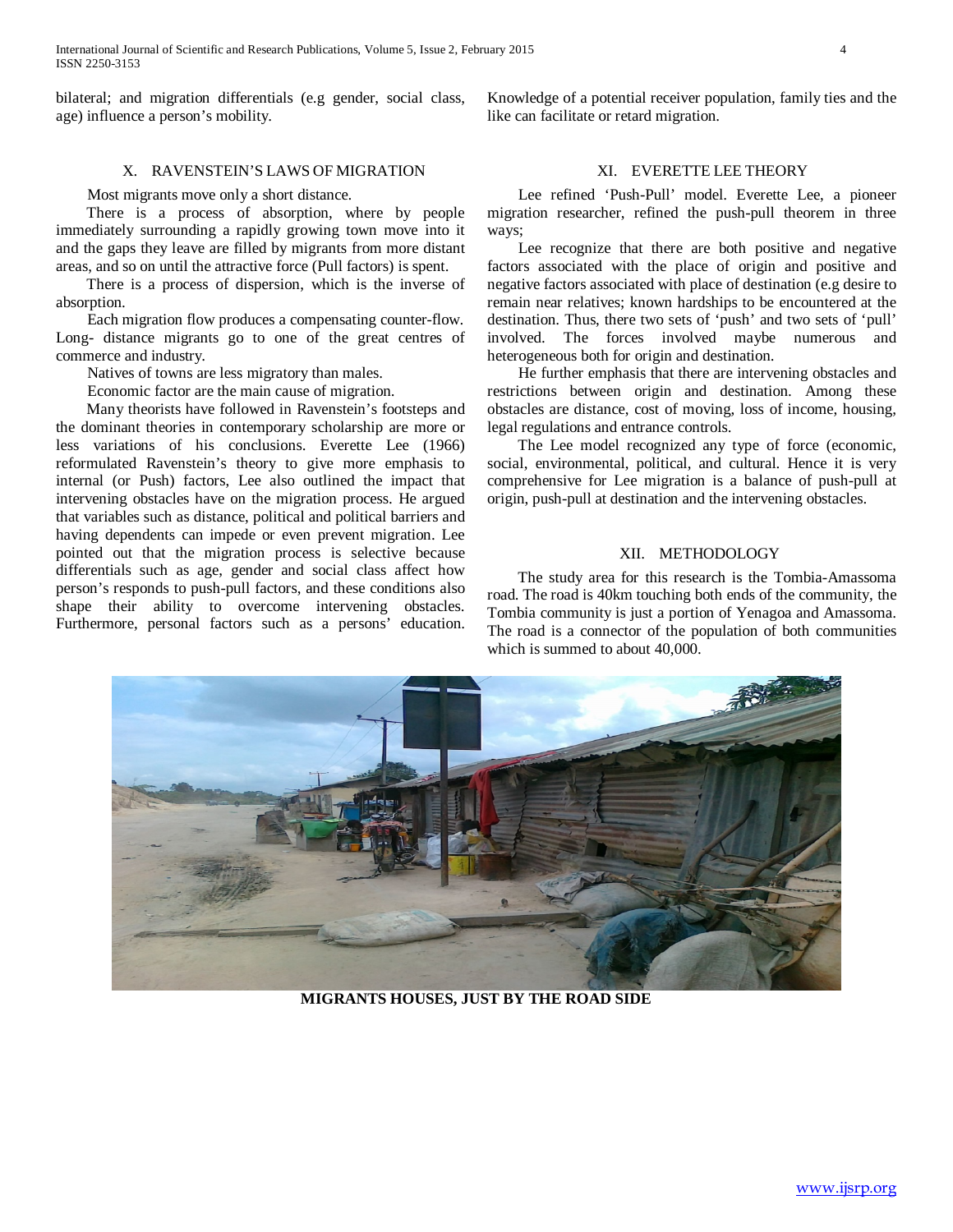

 The area is located geographically at the south of Bayelsa state within the Southern Ijaw local government area to be precise, which happens to be the biggest local government area in the state. Taking a conglomeration of the entire structures there, it is more of an isolated compound with buildings and structures harbouring neighbours with bushy forest and stagnant rivers all along the road. Building patterns or settlement styles is homogeneous having almost all living homes built with sink and wood some were even covered with raffia palms. The locale started in 1982 as a fishing camp with a single structure (house). The soil texture and environmental condition is good for farming because it composes of well -nourished loamy soil. The area welcome all kinds of subsistence crop for agriculture but majorly the plantation of plantain was at its peak which at times were offered for sale as a result of production surplus. The first dwellers of the area were the owners of the area; the people of ''YENIZUE-GENE EPIE KINGDOM I'' located at Yenagoa.

 The purposive sampling was used to be more specific and direct to the target population.A suitable statistical procedure was applied on the data collected. Some parts of the research question were restructured into testable questions with variables while the others were contained in the interview scheme. The uses of tables, simple percentages, themes (for the interview) were used. The various formulae were adopted during analysis;

Simple percentage= No. of Respondent/Total Population  $\times$  100/1



# **PICTORAL VIEW OF THE AREA**

**Migrants source of water for all domestic use and Migrants craft business**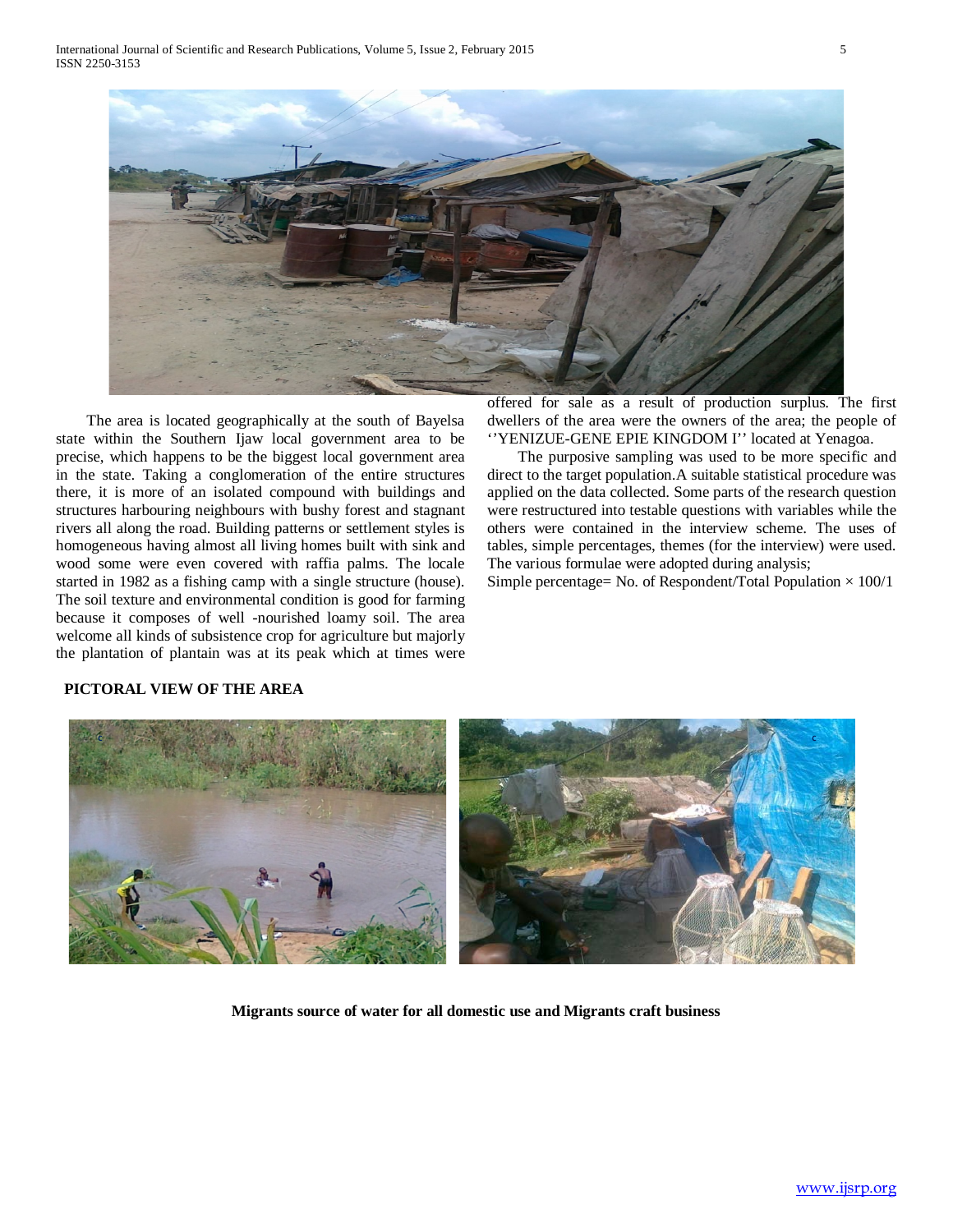International Journal of Scientific and Research Publications, Volume 5, Issue 2, February 2015 6 ISSN 2250-3153



**Building structure of the migrants houses and the Arial view of the houses**

# XIII. DATA ANALYSIS OF THE STUDY

# **TABLE 1: SOCIO-DEMOGRAPHIC PROFILE OF THE MIGRANTS**

| <b>PROFILE</b>        | <b>VARIABLE</b>        | <b>NUMBER</b>    | <b>PERCENTAGE</b>  |
|-----------------------|------------------------|------------------|--------------------|
| <b>Sex</b>            | Male                   | 15               | 30.00              |
|                       | Female                 | 35               | 70.00              |
| Age                   | 18-35                  | $\overline{30}$  | 60.00              |
|                       | $36 - 55$              | 17               | 34.00              |
|                       | 56 & above             | $\overline{3}$   | 6.00               |
| <b>Marital Status</b> | Single                 | $\overline{6}$   | 12.00              |
|                       | Married                | $\overline{42}$  | 84.00              |
|                       | Divorced               | $\boldsymbol{0}$ | $\overline{0.00}$  |
|                       | Widowed                | $\overline{2}$   | 4.00               |
|                       | Separated              | $\overline{0}$   | $\overline{0.00}$  |
| Level of Education    | Primary                | $\overline{5}$   | $\overline{10.00}$ |
|                       | Secondary              | $\overline{10}$  | 20.00              |
|                       | Tertiary               | $\overline{5}$   | 10.00              |
|                       | No-Formal Education    | 30               | 60.00              |
| Major Occupation      | Farming & Fishery      | $\overline{30}$  | 60.00              |
|                       | Trading                | $\overline{5}$   | 10.00              |
|                       | Civil & Public Service | $\overline{2}$   | 4.00               |
|                       | Artesian               | 10               | 20.00              |
|                       | Others                 | $\overline{3}$   | $\overline{6.00}$  |
| Employment status     | Unemployed             | $\overline{42}$  | 84.00              |
|                       | Employed               | $\overline{5}$   | 10.00              |
|                       | Retire                 | $\overline{3}$   | 6.00               |
| Classified as         | Rich                   | $\overline{2}$   | 4.00               |
|                       | Average                | $\overline{8}$   | 16.00              |
|                       | Poor                   | 40               | 80.00              |
| Household Size        | $0 - 4$                | $\overline{30}$  | 60.00              |
|                       | $5-9$                  | $\overline{17}$  | 34.00              |
|                       | $10-14$                | $\overline{3}$   | 6.00               |
|                       | 15 & above             | $\overline{0}$   | $\overline{0.00}$  |
| Religion              | Christian              | $\overline{42}$  | 84.00              |
|                       | Islam                  | $\boldsymbol{0}$ | 0.00               |
|                       | Traditional            | $\overline{8}$   | 16.00              |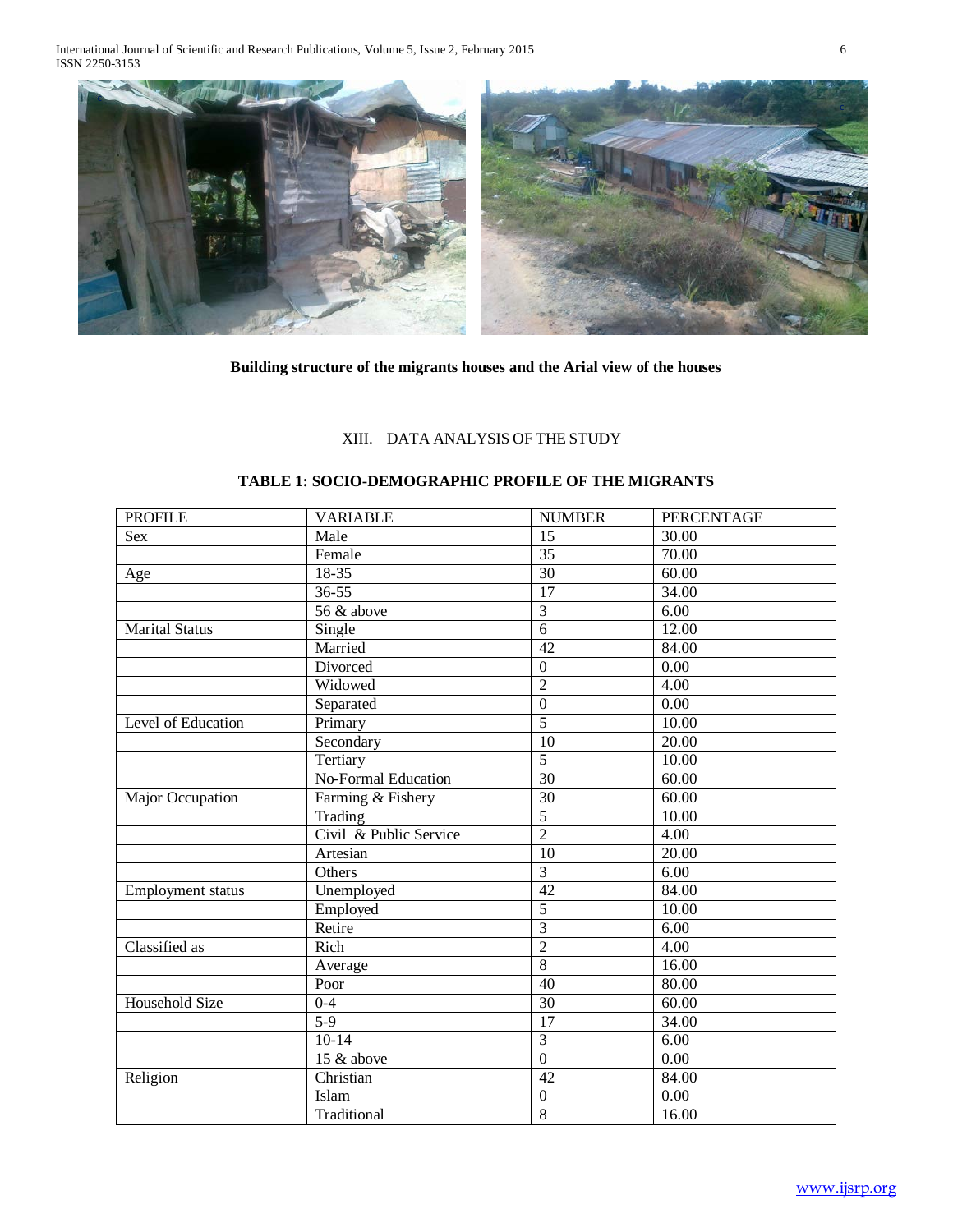*Source: fieldwork, 2013*

### **Findings**

 From Table 1, it is clear those females are more in number than the males which is 70%:30% respectively. The respondents are dominated by matured teenagers of ages 18-35years which is 60% while ages 36-55years are 34% and 56years and above were very low even lesser than half of the population which is just 6%. Although the population is a household population as it is clearly shown from the table that married ones are 84% which is almost the entire population while the singles and widows the remaining share of the population is 12%:4% respectively.

 Those without formal education are more than half of the population 30(60%) while those with Primary Education 5(10%), Secondary Education 10(20%) and the very Tertiary Education 5(10%).

 The most prominent occupation is farming/fishing which is more than half of the population 30(60%) from the total 50(100%). Trading, Civil and Public Service. Artesian and others are 10% **:**4% **:** 20% **:** 6% respectively.

 The status of employment of the population is not at balance at all, because the unemployed are 42(84%) while the other status are far lesser tan even  $2/3^{rd}$  of the population which is shown as Employed 10% and Retired 6%.

 The economic rating of the migrants was as follows; 80% were considered as poor, while 16% are average and 4% rich.

 Families with exactly 0-4 members were 60% of the population while 5-9 members were closely more than  $2/3<sup>rd</sup>$  of the population which is 34%, 10-14 members were just 6%.

 Lastly, Christian worshippers were more in the population than any other religion. As shown from the table is Christians 84%, Islam 0%, traditional worshippers 16% which makes a total of 100%.

**TABLE 2: STATE OF ORIGIN**

| <b>State</b> | Number | Percentage % |
|--------------|--------|--------------|
| Bayelsa      |        | 10.00        |
| Delta        | 35     | 70.00        |
| Rivers       | 5      | 10.00        |
| Edo          |        | 0.00         |
| AkwaIbom     | 3      | 6.00         |
| Others       | 2      | 4.00         |
| Total        | 50     | 100.00       |

*Source: fieldwork, 2013*

### **Findings**

 Table 2 shows the state of origin in Nigeria where each of the migrants hails from. From the table,it is clear that almost all the migrants are from Southern Nigeria which has been segmented as Bayelsa 10%, Rivers 10%, Edo 0%, AkwaIbom 6%, others 4%( outside the southern region) and the Delta, the largest amongst all as 70% out of the total 100%.

# **TABLE 3: AMOUNT OF MONEY EARNED MONTHLY BY THE**

**MIGRANTS**

| Number | Percentage % |
|--------|--------------|
|        | 80.00        |
|        | 10.00        |
|        | 6.00         |
| $\sim$ | 4.00         |
| 50     | 100.00       |
|        |              |

*Source: fieldwork, 2013*

### **Findings**

 The table above shows the money in total that is earned monthly by the migrants and the entire population at large. From table 2, 80% of the populations earn as low as N 1000-5000 monthly, while inversely those who earn N6000-10000, N11000- 15000 and 16000-20000 are 10%:6% and 4% respectively.

# **TABLE 4: SOURCE OF CAPITAL OF THE MIGRANTS**

| Sources              | Number | Percentage% |
|----------------------|--------|-------------|
| Salary               |        | 4.00        |
| Personal Savings     | 33     | 66.00       |
| Co-operative Society | 5      | 10.00       |
| <b>Bank Loan</b>     |        | 0.00        |
| Borrowing            |        | 10.00       |
| Others(Gifts)        | 5      | 10.00       |
| Total                | 50     | 100.00      |

*Source: fieldwork, 2013*

### **Findings**

 The table above shows the means through which table 3 has been derived; which indicates the source of capital. From table 4, those who are into Personal Savings are greatly higher in the population which is 66% while those in Salary scheme are just 4%. Those who take Loan from the bank are absolutely 0% which means no one. Those into Co-operative Society through borrowing and those dependent on Gifts are of equal number and percentage 5(10%) which is not up to  $2/3^{rd}$  of the population.

# **TABLE 5: LENGTH OF SQUATTING IN THEIR PRESENTLOCATION**

| Years          | Number | Percentage % |
|----------------|--------|--------------|
|                |        | 4.00         |
|                | 35     | 70.00        |
|                |        | 16.00        |
| of<br>Indigene |        | 10.00        |
| Bayelsa        |        |              |
| Total          |        | 100.00       |

*Source: fieldwork, 2013*

### **Findings**

 Table 5 above shows the number of years the migrants have being in the location. Amongst the rural migrants 10% of the population were Bayelsans (who were permanent dwellers and not migrants), aside which 70% of the migrants have spent 3 years, 4% have spent just a year and 16% 5 years in the location.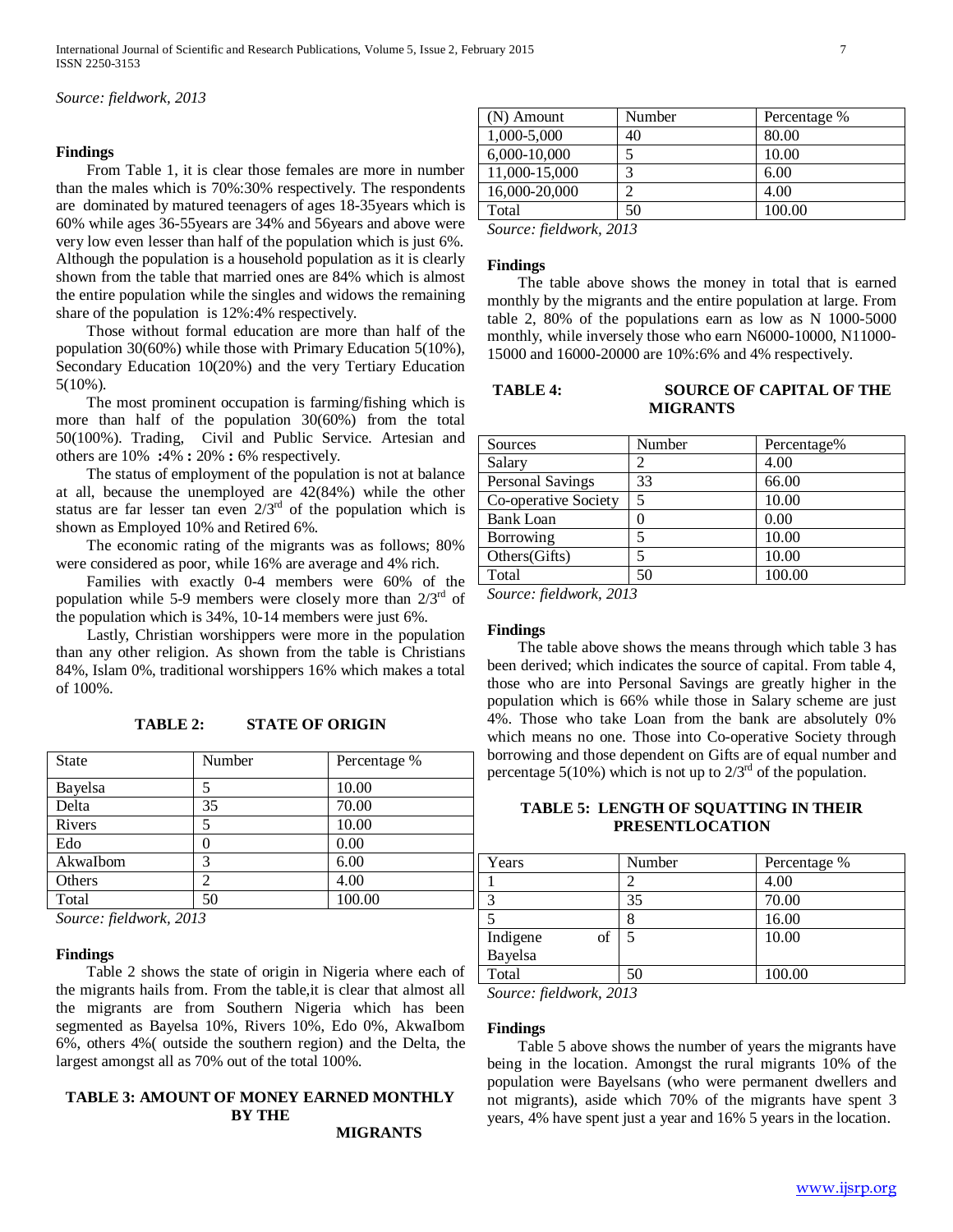| Total                   | 0.00 |
|-------------------------|------|
| Source: fieldwork, 2013 |      |

# **TABLE 6: THE MOTIVE OF THE MIGRANTS FOR MIGRATING**

| Motives                       | Number | Percentage % |
|-------------------------------|--------|--------------|
| Due to Housing Problems and   | 35     | 70.00        |
| High cost of living in former |        |              |
| location                      |        |              |
| Scarcity of job and money     | 10     | 20.00        |
| Indigene of Bayelsa           |        | 10.00        |

# **Findings**

 Table 6 shows the main reason behind the migration process of the rural migrants. From the table above, aside the 10% Bayelsans, more than  $1/4^{th}$  of the population (20%) migrated as a result of job and money scarcity while the bulk of the population which is the remainder (70%) were as a result of housing problem and high cost of living.

# **TABLE 7: IMPROVED CONDITION OF LIVING TO LENGTH OF STAY**

| Length of stay | Improved | $\%$ | Not Improved | $\%$  | Somehow | $\%$   |
|----------------|----------|------|--------------|-------|---------|--------|
| 1-3 vears      |          | 8.00 | 20           | 40.00 | IJ      | 20.00  |
| 4-5 years      |          | 0.00 |              | 16.00 |         | 0.00   |
| Indigenes      |          | 0.00 |              | 0.00  |         | 10.00  |
| Total          |          | 8.00 | 28           | 56.00 | 18      | 36.00  |
|                |          |      | Total        | -     | 50      | 100.00 |

*Source: fieldwork, 2013*

# **Findings**

 Table 7 shows the percentage and number of the population response to which their living condition has changed over the years spent.

 From the above table, migrants who have spent 1-3 years administered that 8% them have noticed improvement in their living condition while opposes it and 26% were not certain to whether improved or not.

 For those who have spent up to 4-5 years were certain that things have not improved which are 8 (16%) of the 50 (100%). The Bayelsan dwellers responded in their 10% as uncertain to the changes in the living condition.

# **TABLE 8: PROBLEMS ENCOUNTERD BY THE MIGRANTS**

| Problems                  | Number | Percentage % |
|---------------------------|--------|--------------|
| No electricity supply     | 50     | 100.00       |
| No health care system     | 45     | 90.00        |
| No hygienic water         | 45     | 90.00        |
| No security               | 25     | 50.00        |
| Oppression from indigenes | 35     | 70.00        |
| No education system for   | 20     | 40.00        |
| children                  |        |              |
| 0.11.0010                 |        |              |

*Source: fieldwork, 2013*

### **Findings**

 Table 8 above shows the problem encountered by the entire population in the location. The entire 100% population complained over zero supply electricity. Still in high response, 90% complained no health care system and hygienic water for domestic use. Households of 40% which is 20 of total 50 complained of no school faculty for children and 50% complained of security.

 Beside the aforementioned problems, more than half of the entire population complained of "Oppression from the indigenes" which obviously excludes the Bayelsa dwellers and they are 70% of the population.

 In the view of the above problems, the migrants and also dwellers have been coping with the problems through various strategies such as the use of electric generator for electricity supply, some live on herbal medication, the use of local river water for domestic use and above all the oppressed migrants have only beencoping with their peculiar conditions.

# **TABLE 9: FUTURE PLANS OF THE MIGRANTS AS REGARD THEIR DEPARTURE**

| More Years to stay  | Number | Percentage |
|---------------------|--------|------------|
| <1 vear             |        | 20.00      |
| 1-3 years more      | 30     | 60.00      |
| 4-5 years more      |        | 10.00      |
| As long as possible |        | 10.00      |
| Total               | 50     | 100.00     |

*Source: fieldwork, 2013*

### **Findings**

 The above table shows the plan of the migrants in, line with time of their departure from the area.

 20% of the population will be departing in less than a year from now (2013). While 60% will still have to stay at least up to 3years and 10% intends spending up to 4-5 years more. But the Bayelsa dwellers which are 10% of the population are ready to stay for as long as possible.

# **TABLE 10: SOLUTION PROFFERED BY THE MIGRANTS AS REGARDS THE PROBLEM THEY ENCOUNTERD**

| <b>Suggested Solutions</b> | Number | Percentage % |
|----------------------------|--------|--------------|
|----------------------------|--------|--------------|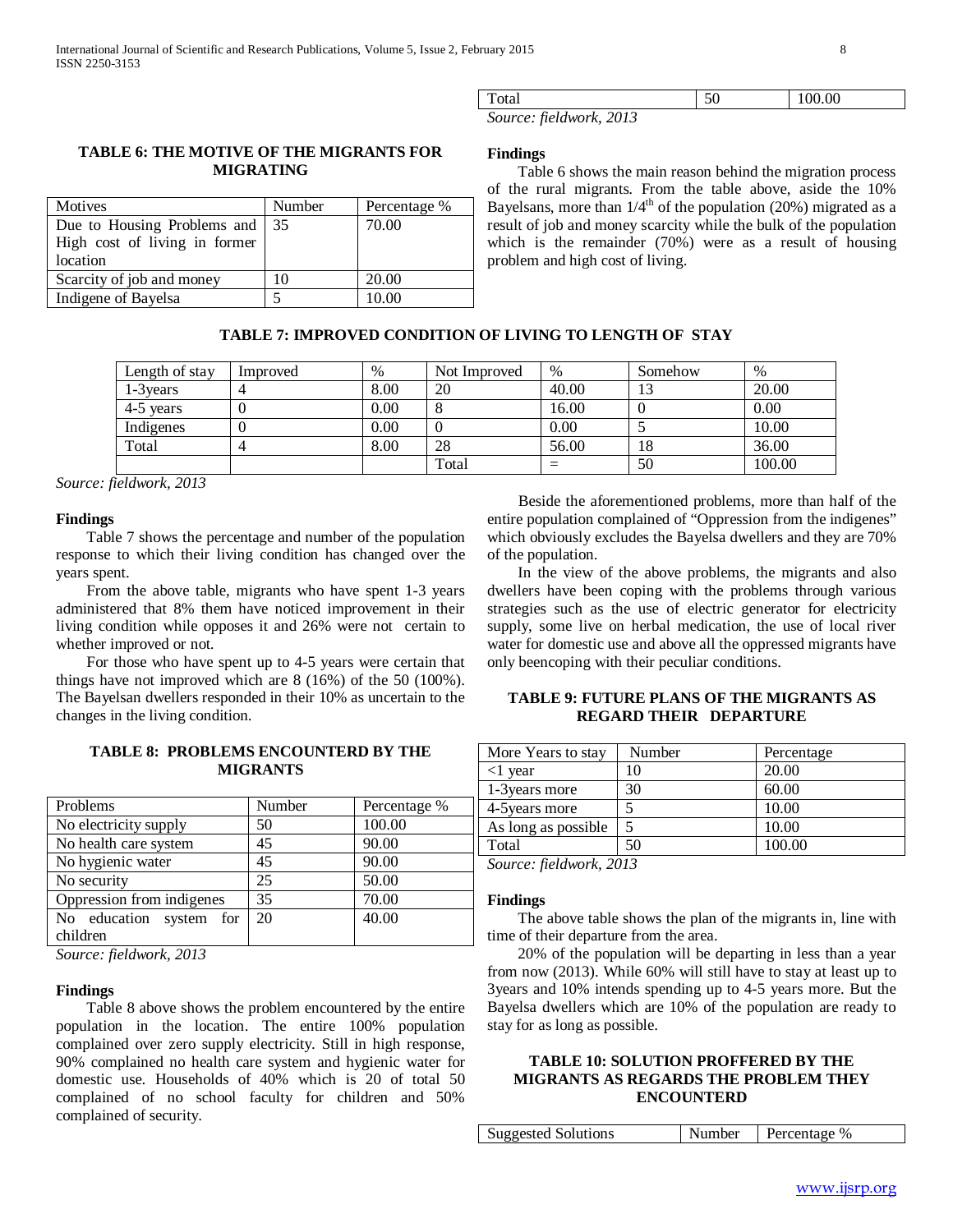| Provision of health<br>care  | 45 | 90.00  |
|------------------------------|----|--------|
| system                       |    |        |
| Provision of bore hole water | 45 | 90.00  |
| system                       |    |        |
| Provision of Electricity     | 50 | 100.00 |
| supply                       |    |        |
| Provision of Good security   | 25 | 50.00  |
| measure                      |    |        |
| Provision of school facility | 20 | 40.00  |
| for children                 |    |        |

*Source: fieldwork, 2013*

### **Findings**

 In line with table 8, table 10 shows the solutions suggested by the entire population to the problem they encounter. Of most importance, 100 % of the population the immediate provision of electricity supply while 90% also suggested provision of water and health care facilities.

 Half of the population 25(50%) suggested good provision of security and less than half suggested provision of school for the children which is 40%.

# XIV. SUMMARY OF FINDINGS

 The study of rural-rural migration is a rear scenario especially that of rural-rural migrants along the Tombia-Ammassoma express way. A summary of the findings are as follows;

- Women are more amongst the migrants including those who are widows with children.
- Most of the migrants have no-formal education which makes them illiterate.
- The bulk of the migrants are farmers and fishermen/women which means that many feed on agricultural produce.
- The richest migrant (in terms of monthly income) earns N20000 monthly while others earn as low as N1000 per month.
- The oldest migrant in the location have spent 5 years in the location. And surprisingly.
- The locale is owned by the YENIZUEGENE EPIE KINGDOM 1 OF BAYELSA STATE, that's why at 2012 the area was publicly and formally referred to as YENEZUEGENE EPIE II.
- As bad as the condition of living in the area seems to be, the migrants are compelled to pay fines and levies in the area for fishing, farming etc

# XV. CONCLUSION

 This study of rural-rural migrant along the Tombia-Amassoma expressway is indeed an eye opener. From the findings one can conclude that the migrants are living at the margin of life which calls for a great and urgent attention. At the end of a successful research the followings were found;

 Firstly, women are found in the business of migration than the men. The former were 70% in attendant while the later 30%. This is not in line with other studies where men were more in migration than women. The condition of the area alone was not welcoming for the insatiable man.

 Secondly, the level of education was consistent with the type of occupation of the migrant in the area. This was the case where 60% had no formal education and correlatively 60% were agriculturally employed through farming/fishing.

 Thirdly, the 4% civil/public servants were the only migrants who earned N16000-20000 and above monthly. The other 96% were far even below expectation (as low as N2000 monthly)

 Fourthly, houses were built without proper planning; all were built on difficult terrain, poor settlement layout, buildings on pipe lines all these were pictorially shown in the study.

 Furthermore, 100% of the migrants and the supposedly Bayelsa indigene all suffer from one basic need of life or the other.

 Lastly, the coping strategies of the migrants were almost in averrance with the problems faced by the migrants because the coping strategies were problems themselves and could even generate even bigger problems for example;

 Coping strategy for no electricity supply----------candle stick (light) ------can also lead to fire outbreak.

 Nevertheless, from the research it was found that through a form of collective voluntary conscience, all migrants and indigenescontributively in attendance are participating in one form of socio-cultural activity or the other such as Epie Festival and also have some informal gatherings in form of recreational activities mostly at evening hours.

 In climax, Nigeria as in other developing countries as shown in the population, difficulties in solving negative effect or a double barred effect of immigration is the failure on the part of the local government which happens to be the closest administrator to the people bridging the gap between the federal government and the people.

# XVI. RECOMMENDATIONS

 This is a sympathetic situation of the migrants. The question to be asked is that, considering the problems faced by the migrants in their former and present locations, and having identified through the study that majority of the migrants are from Delta state, what effort has the Delta State Government made to curtail people(its indigenes) from moving out of the state? There is need for the governments concern to look critically into the issue raised above.

 Secondly, the Ministry of Non-indigene Matters, Health and that of Environment and more so Niger Delta Development Commission Chapter in Bayelsa state should please narrow their aids to these squatting migrants, ; since most of the migrants are from the Niger Delta region,

 In all of these, the common man and passer-by should not play the left out wing in rendering any voluntary assistance to the migrants for exhibiting such unusual movement from rural to rural.

#### **REFERENCES**

[1] Arikpo, B.U.(1991). Population migration and rural development in Cross River: Davidson Publishers Ltd. Port Harcourt Nigeria.